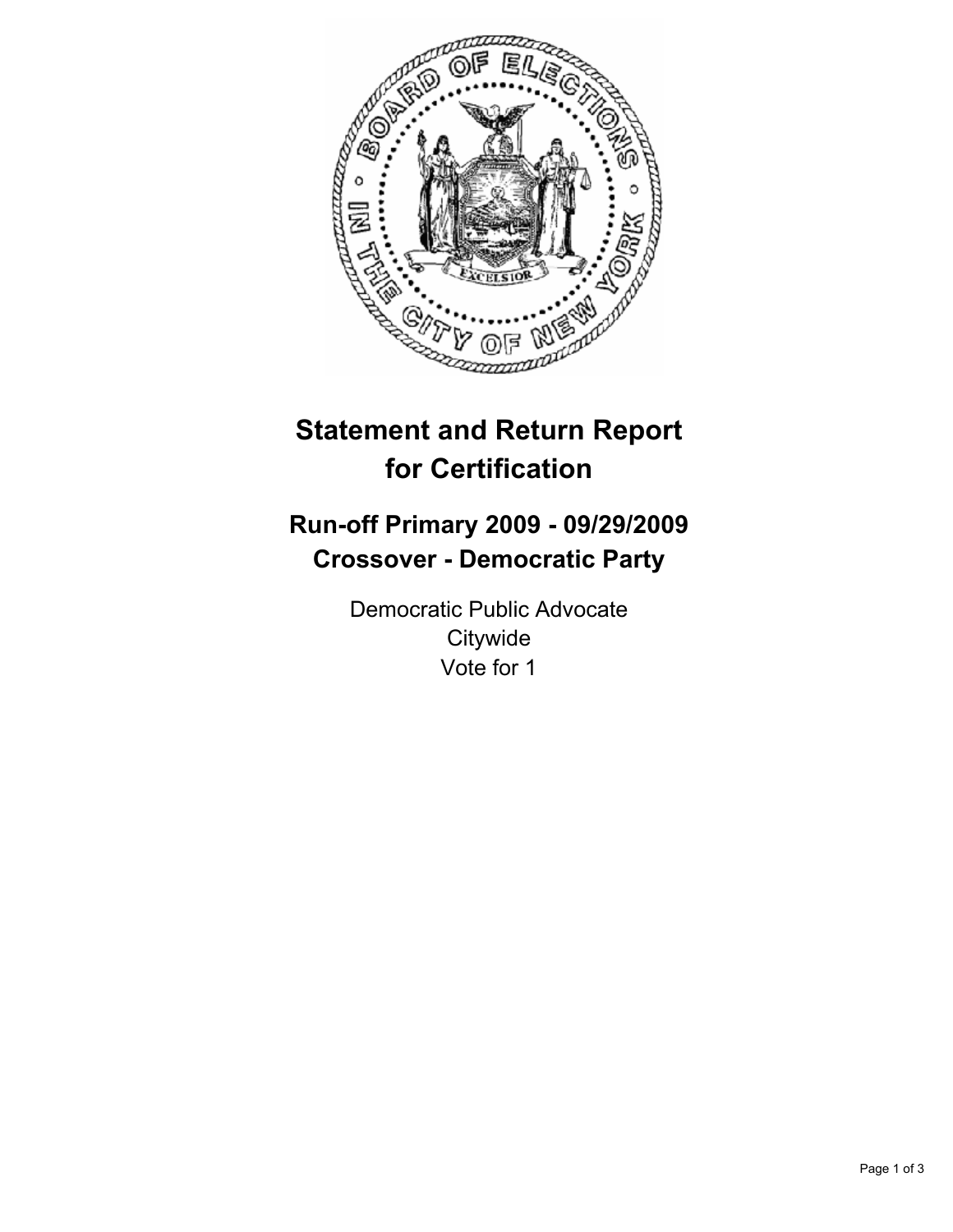

### **New York County**

| <b>EMERGENCY</b>      | 167    |
|-----------------------|--------|
| ABSENTEE/MILITARY     | 2.127  |
| AFFIDAVIT             | 575    |
| <b>BILL DE BLASIO</b> | 46,295 |
| <b>MARK GREEN</b>     | 29.121 |
| <b>Total Votes</b>    | 75,416 |

#### **Bronx County**

| <b>Total Votes</b>    | 27,663 |
|-----------------------|--------|
| <b>MARK GREEN</b>     | 10,589 |
| <b>BILL DE BLASIO</b> | 17.074 |
| AFFIDAVIT             | 172    |
| ABSENTEE/MILITARY     | 1,160  |
| <b>EMERGENCY</b>      | 107    |

#### **Kings County**

| <b>Total Votes</b>    | 73,481 |
|-----------------------|--------|
| <b>MARK GREEN</b>     | 23.814 |
| <b>BILL DE BLASIO</b> | 49,667 |
| AFFIDAVIT             | 674    |
| ABSENTEE/MILITARY     | 2,649  |
| <b>EMERGENCY</b>      | 228    |

#### **Queens County**

| <b>EMERGENCY</b>      | 87     |
|-----------------------|--------|
| ABSENTEE/MILITARY     | 2,124  |
| AFFIDAVIT             | 312    |
| <b>BILL DE BLASIO</b> | 28,450 |
| <b>MARK GREEN</b>     | 21.429 |
| <b>Total Votes</b>    | 49,879 |

#### **Richmond County**

| <b>EMERGENCY</b>      | 14    |
|-----------------------|-------|
| ABSENTEE/MILITARY     | 666   |
| AFFIDAVIT             | 48    |
| <b>BILL DE BLASIO</b> | 3.927 |
| <b>MARK GREEN</b>     | 2,840 |
| <b>Total Votes</b>    | 6,767 |